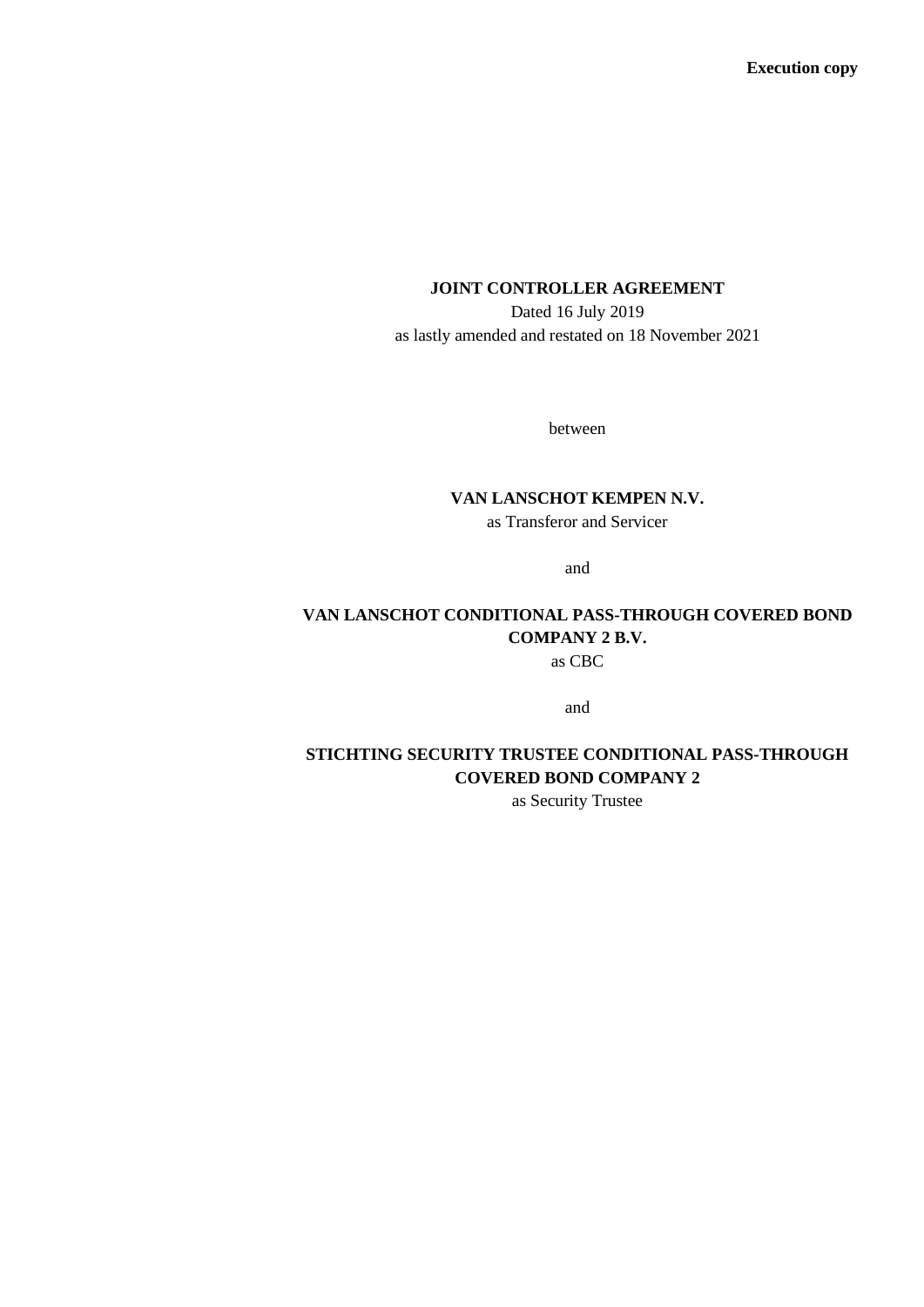# **TABLE OF CONTENTS**

| <b>Clause</b> |  | Page |
|---------------|--|------|
|               |  |      |
|               |  |      |
|               |  |      |
|               |  |      |
| 5.            |  |      |
|               |  |      |
|               |  |      |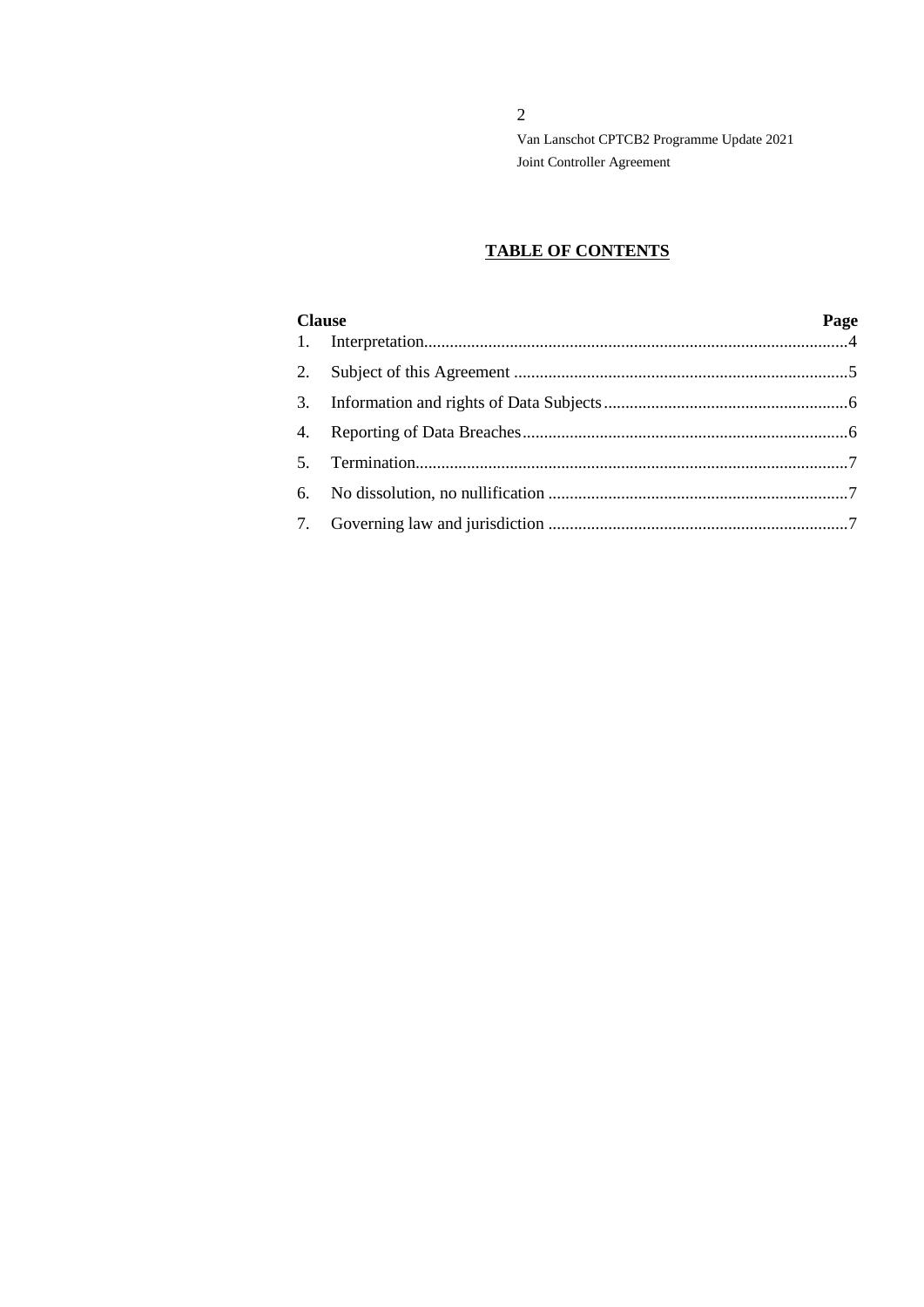**THIS JOINT CONTROLLER AGREEMENT** is dated 16 July 2019 as lastly amended and restated on 18 November 2021 and made between:

- 1. **VAN LANSCHOT KEMPEN N.V.** (previously named Van Lanschot Kempen Wealth Management N.V.), a public company with limited liability (*naamloze vennootschap met beperkte aansprakelijkheid*) organised under the laws of the Netherlands, and established in 's-Hertogenbosch, the Netherlands;
- 2. **VAN LANSCHOT CONDITIONAL PASS-THROUGH COVERED BOND COMPANY 2 B.V.**, a private company with limited liability (*besloten vennootschap met beperkte aansprakelijkheid*) organised under the laws of the Netherlands, and established in Amsterdam, the Netherlands; and
- 3. **STICHTING SECURITY TRUSTEE VAN LANSCHOT CONDITIONAL PASS-THROUGH COVERED BOND COMPANY 2**, a foundation (*stichting*) organised under the laws of the Netherlands, and established in Amsterdam, the Netherlands.

# **WHEREAS:**

- A. The Transferor has on 16 July 2019 entered into a second covered bond programme pursuant to which the Issuer will issue Covered Bonds from time to time (the "**Programme**") separate from the covered bond programme entered into on 2 March 2015.
- B. As part of the Programme, the Servicer, the Security Trustee and the CBC have, among others, entered into the Servicing Agreement.
- C. The Transferor qualifies as a Controller under the General Data Protection Regulation. Following an Issuer Event of Default, the Servicer, the CBC and the Security Trustee qualify as Controllers under the General Data Protection Regulation.
- D. The parties wish to make the contractual arrangements to the extent required by article 26 of the General Data Protection Regulation and related legislation.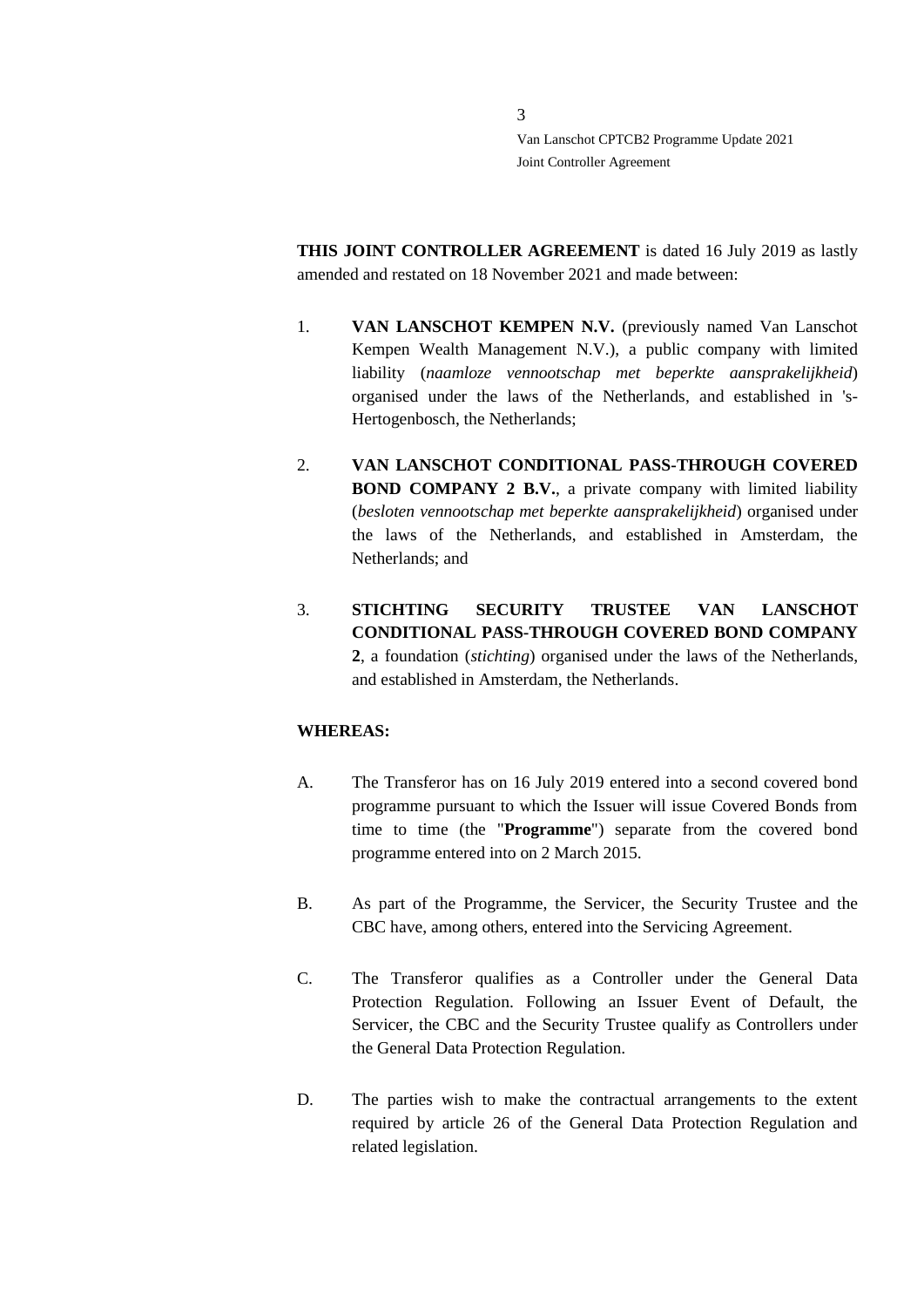#### **IT IS AGREED** as follows:

## <span id="page-3-0"></span>**1. INTERPRETATION**

- 1.1 In this Agreement (including its recitals), except so far as the context otherwise requires, words, expressions and capitalised terms used herein and not otherwise defined or construed herein shall have the same meaning as defined or construed in the master definitions agreement dated the date hereof and signed by, amongst others, the Transferor, the Servicer, the Security Trustee and the CBC, as the same may be amended, restated, supplemented or otherwise modified from time to time (the "**Master Definitions Agreement**").
- 1.2 The rules of usage and of interpretation as set forth in the Master Definitions Agreement shall apply to this Agreement, unless otherwise provided herein.
- 1.3 In this Agreement (including its recitals), except so far as the context otherwise requires:
	- a. capitalised terms used herein and not otherwise defined herein or in the Master Definitions Agreement, shall have the same meaning as defined or construed in the General Data Protection Regulation;
	- b. "**Personal Data**" means the personal data of Borrowers necessary to perform obligations under the Servicing Agreement, including names, addresses and other contact details of Borrowers and necessary information on their Mortgage Loans and Mortgages; and
	- c. "**Personal Data Breach**" means any incident resulting in (potential) accidental or unlawful destruction, loss, alteration, unauthorised disclosure of, or access to the encrypted Personal Data which have been sent, stored or otherwise processed.
- 1.4 The expression "**Agreement**" shall herein mean this Joint Controller Agreement including its annexes.
- 1.5 This Agreement expresses and describes Dutch legal concepts in English and not in their original Dutch terms. Consequently, this Agreement is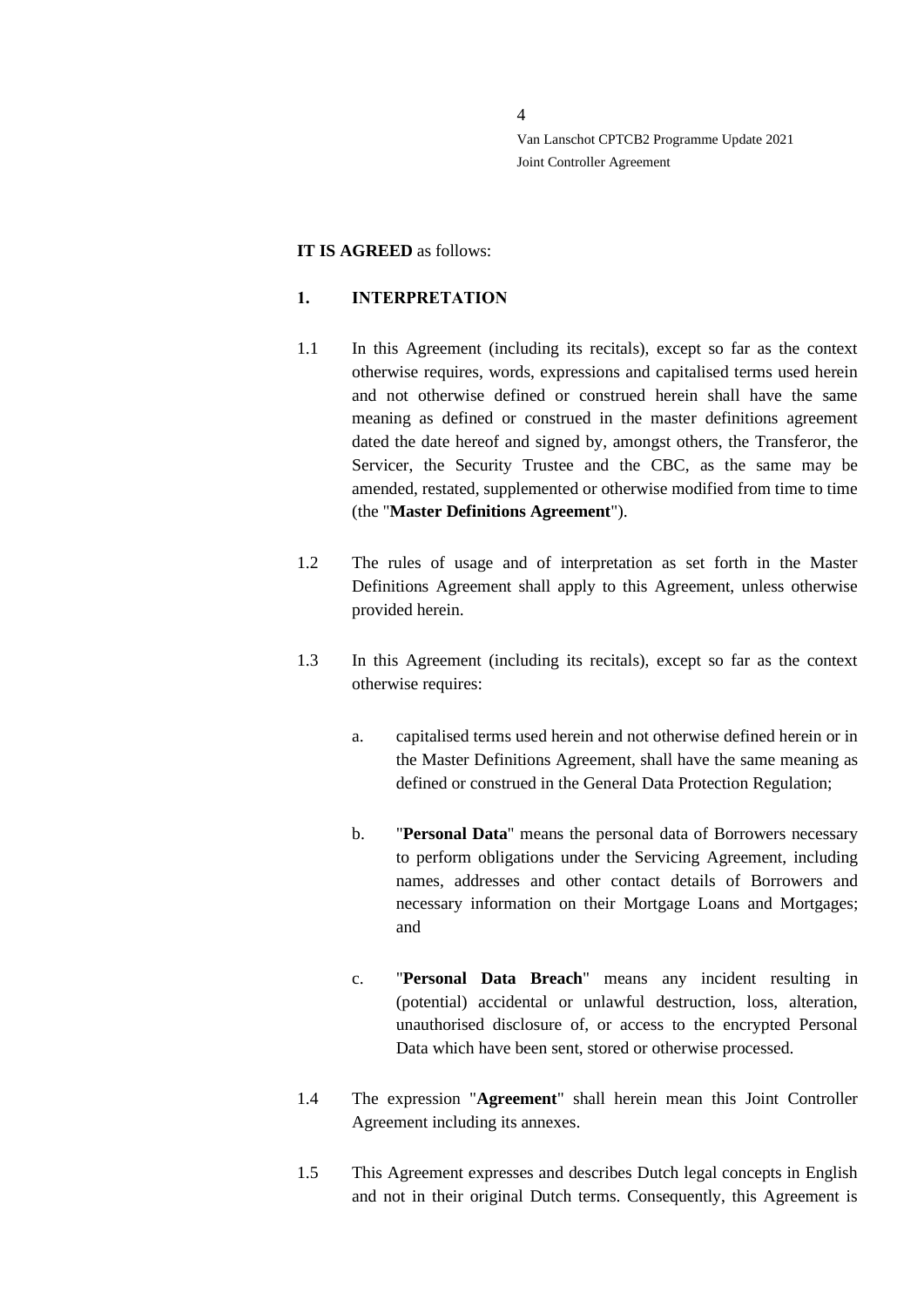concluded on the express condition that all words, terms and expressions used herein shall be construed and interpreted in accordance with Dutch law.

#### <span id="page-4-0"></span>**2. SUBJECT OF THIS AGREEMENT**

- 2.1 This Agreement contains the arrangements between the parties in respect of the Processing of the Personal Data in their capacity as possible joint Controllers under the Servicing Agreement.
- 2.2 Each party will comply with its respective obligations under the General Data Protection Regulation associated with the performance of its obligations under the Servicing Agreement.
- 2.3 The Servicer shall process the Personal Data only as required to carry out the Servicing Agreement in accordance with its terms and conditions.
- 2.4 The Servicer shall not transfer, provide access or otherwise make available to any third party the Personal Data, instruct any Processors of the Personal Data or otherwise process the Personal Data other than in accordance with the Servicing Agreement, the Data Processing Agreement or with the prior written consent of both the CBC and the Security Trustee.
- 2.5 As Data Controllers, the Transferor, CBC and the Security Trustee shall each be severally responsible for determining the compliance measures and related obligations under the General Data Protection Regulation which are the inevitable consequence of each of their respective legal capacities under the Dutch Civil Code, such as the legal basis of the processing, the purposes of the processing and the requirements directly associated therewith. Within the boundaries hereof, the Servicer shall, as a Data Controller, be responsible for the other obligations and compliance measures under the General Data Protection Regulation, more in particular the measures and obligations in relation to the security of Personal Data, the concluding of agreements with Data Processors and issuing instructions on the basis thereof, the transfers of Personal Data to third countries, Data Subjects rights, Data Breach notification duties, obligations in relation to Privacy Impact Assessments and prior consultation and/or requests of a competent governmental authority. The parties will fully cooperate with each other to enable compliance with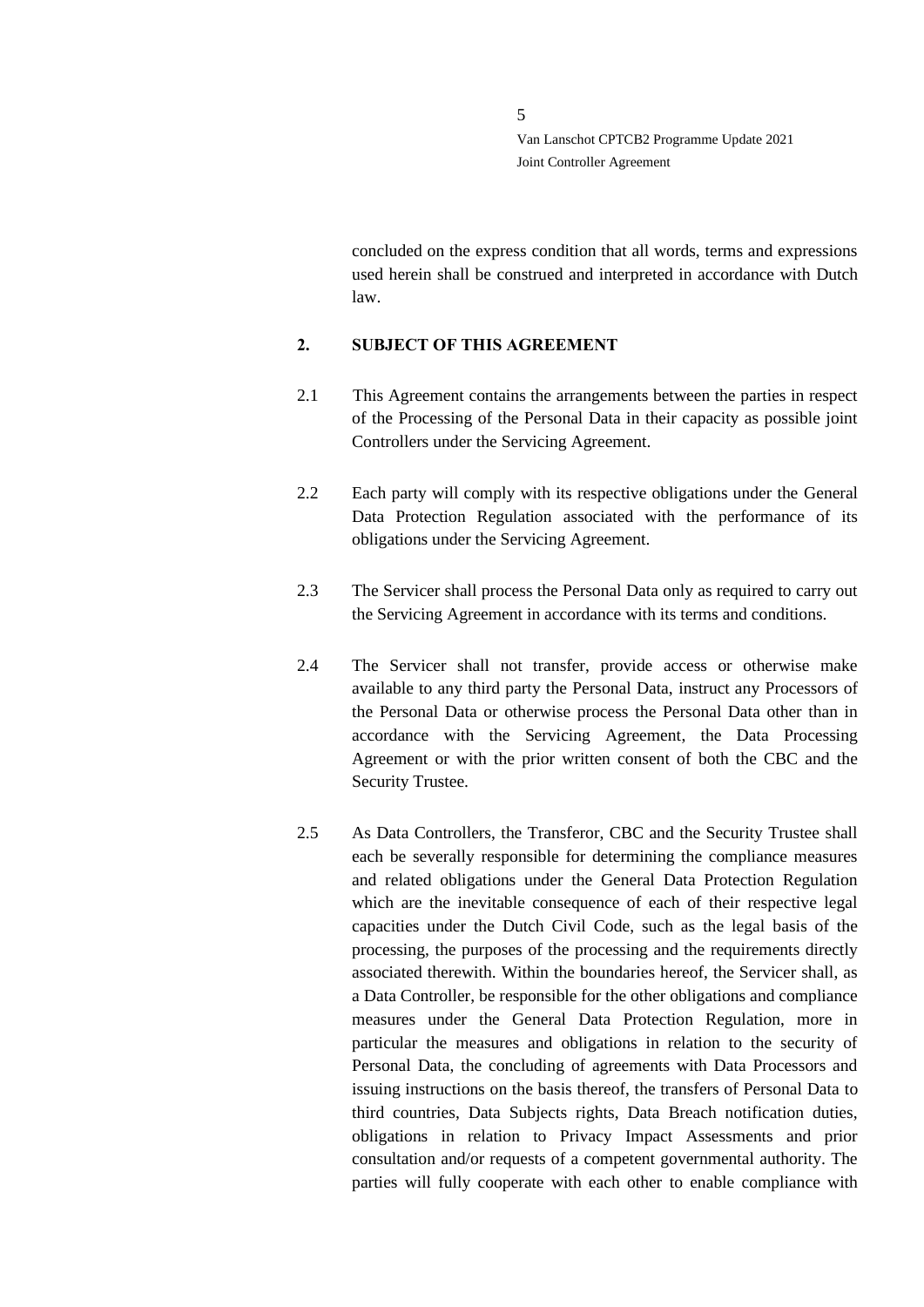their respective obligations under this Agreement and, to the extent applicable, as a Data Controller under the General Data Protection Regulation.

# <span id="page-5-0"></span>**3. INFORMATION AND RIGHTS OF DATA SUBJECTS**

- <span id="page-5-2"></span>3.1 If upon the occurrence of an Assignment Notification Event, the Borrowers are to be sent a notification letter as referred to in the Guarantee Support Agreement, then the parties to this Agreement will also inform the Borrowers about the processing of Borrowers' Personal Data and the essence of the arrangements laid down in the Servicing Agreement and this Agreement by way of a privacy statement in accordance with articles 13 and 14 of the General Data Protection Regulation and substantially in the form attached as Schedule 5 to the Guarantee Support Agreement, to be published on a website to be designated by the Servicer and to be referred to in such notification letter.
- 3.2 To enable Data Subjects to exercise their rights, the Servicer will provide a point of contact and an e-mail address which will be mentioned in the privacy statement referred to in Clause [3.1.](#page-5-2)

## <span id="page-5-1"></span>**4. REPORTING OF DATA BREACHES**

- 4.1 As soon as a party detects a Personal Data Breach or reasonably suspects that a Personal Data Breach has occurred or could occur, such party shall immediately, in any case within forty-eight (48) hours after detection or suspicion of a Personal Data Breach, notify the contact person of each of the other parties referred to in the Schedule. The party who has detected or suspects a Personal Data Breach will provide all reasonably necessary or requested information, documentation and assistance, enabling the other parties to (i) notify, if applicable, the (possibly) affected Data Subjects and/or the competent governmental authorities in a timely manner and (ii) prove compliance with their data breach notification duties in accordance with the General Data Protection Regulation.
- 4.2 A Personal Data Breach includes the situation that the CBC or the Security Trustee has access to the Personal Data before the Personal Data have been released by the Agent (as defined in the Deposit Agreement) to either the CBC and/or the Security Trustee in line with the Servicing Agreement and the Deposit Agreement.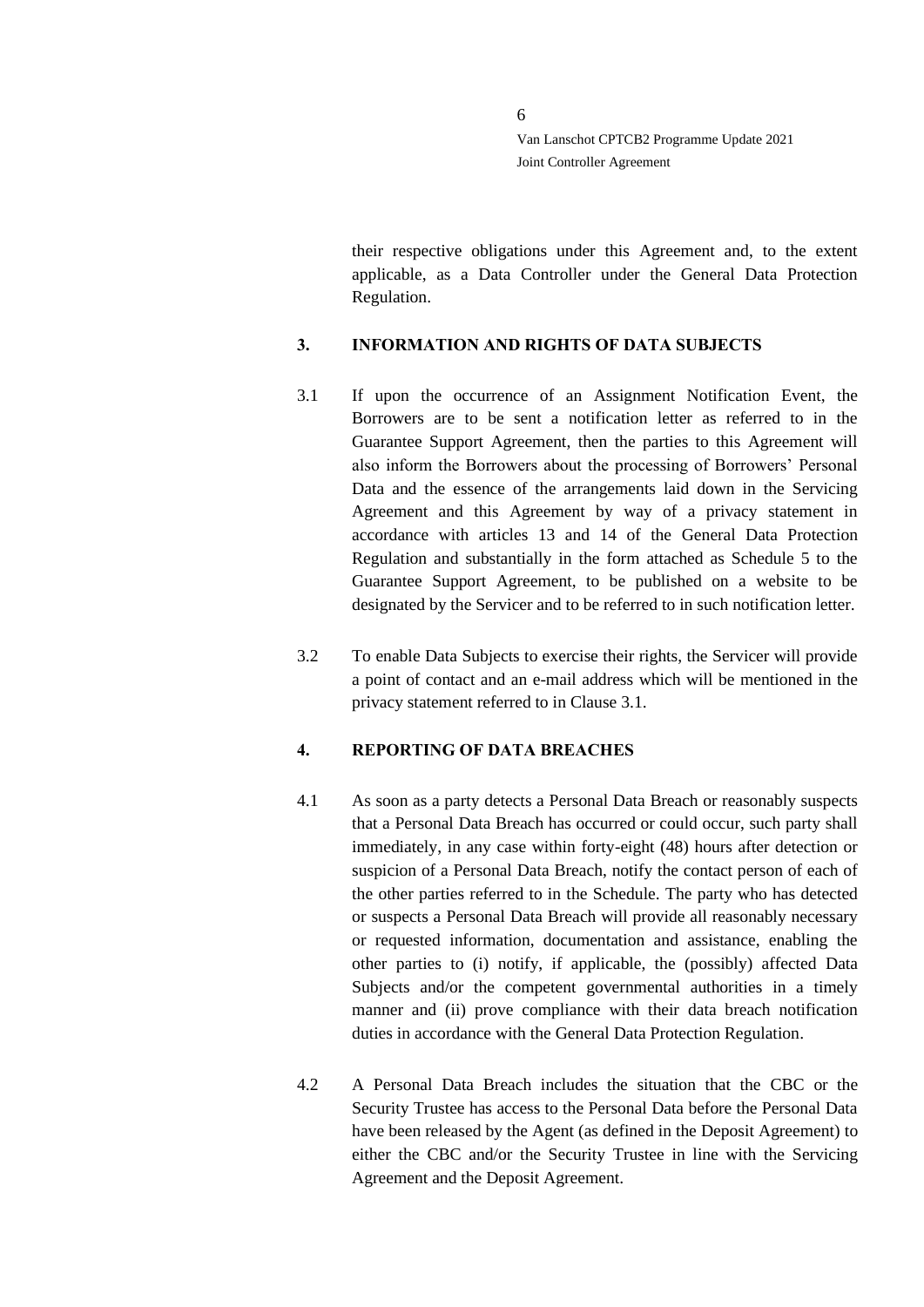#### <span id="page-6-0"></span>**5. TERMINATION**

- 5.1 This Agreement shall terminate upon termination of the Servicing Agreement.
- 5.2 If at any time this Agreement or any other Transaction Document entered into by any of the parties to this Agreement and the arrangements laid down herein and therein need to be modified as a result of the General Data Protection Regulation, the Implementation Act GDPR or any other applicable data protection act or regulation, the parties will cooperate with and agree to any such modifications in order to enable the other parties to comply with any requirements applicable them under the General Data Protection Regulation, the Implementation Act GDPR or such other applicable data protection act or regulation.

#### <span id="page-6-1"></span>**6. NO DISSOLUTION, NO NULLIFICATION**

To the extent permitted by law, the parties hereby waive their rights pursuant to articles 6:265 to 6:272 inclusive of the Netherlands Civil Code to dissolve (*ontbinden*), or demand in legal proceedings the dissolution (*ontbinding*) of, this Agreement. Furthermore, to the extent permitted by law, the parties hereby waive their rights under article 6:228 of the Netherlands Civil Code to nullify (*vernietigen*), or demand in legal proceedings the nullification (*vernietiging*) of, this Agreement on the ground of error (*dwaling*).

# <span id="page-6-2"></span>**7. GOVERNING LAW AND JURISDICTION**

This Agreement and any non-contractual obligations arising out of or in relation to this Agreement shall be governed by and construed in accordance with Dutch law. Any disputes arising out of or in connection with this Agreement including, without limitation, disputes relating to any non-contractual obligations arising out of or in connection with this Agreement shall be submitted to the exclusive jurisdiction of competent courts in Amsterdam, the Netherlands.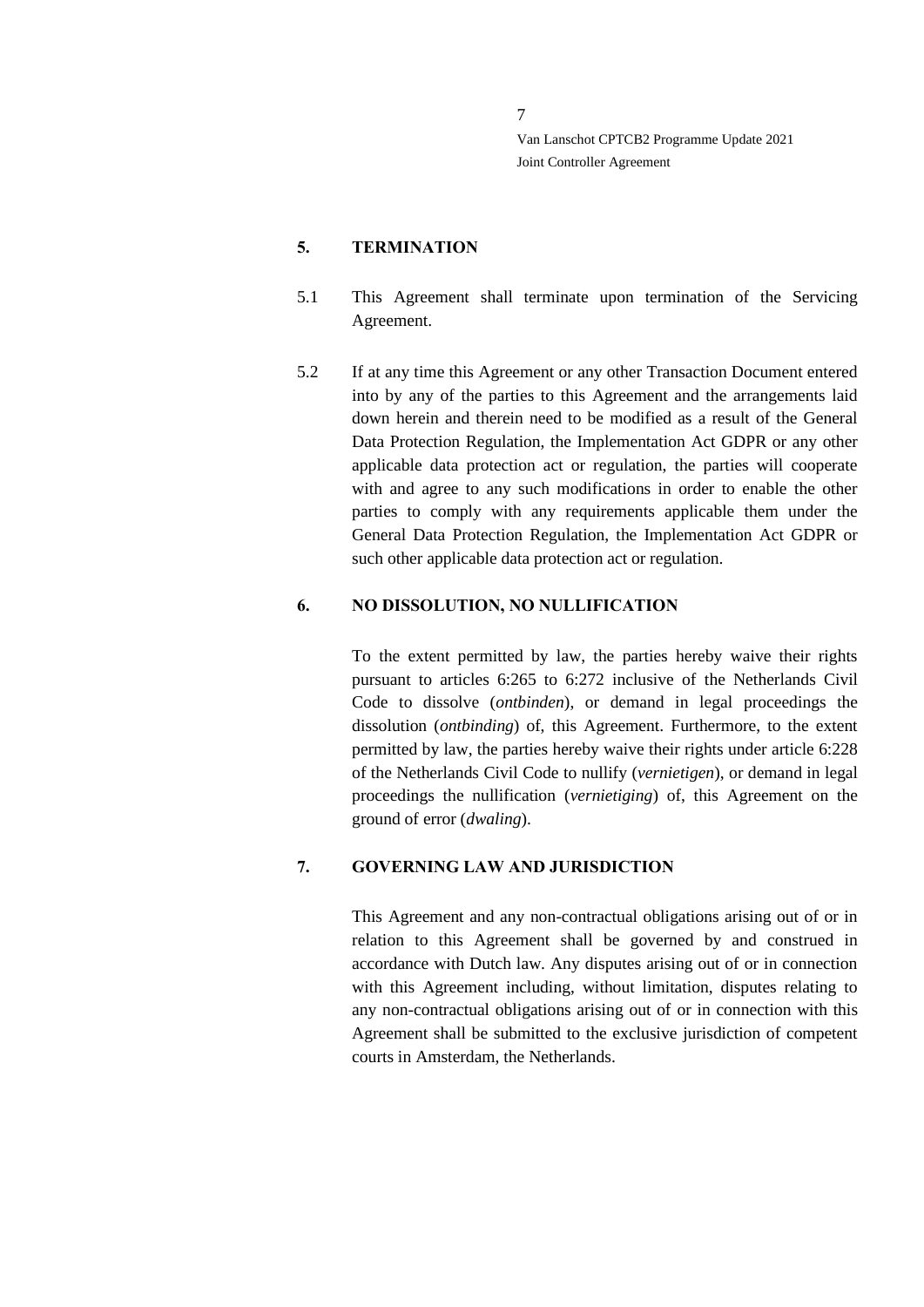**THIS AGREEMENT HAS BEEN LASTLY AMENDED AND RESTATED BY THE PARTIES HERETO PURSUANT TO THE DEED OF AMENDMENT DATED 18 NOVEMBER 2021 AND WHICH DEED OF AMENDMENT HAS BEEN SIGNED BY THE PARTIES HERETO.**

**VAN LANSCHOT KEMPEN N.V.**

**VAN LANSCHOT CONDITIONAL PASS-THROUGH COVERED BOND COMPANY 2 B.V.**

**STICHTING SECURITY TRUSTEE VAN LANSCHOT CONDITIONAL PASS-THROUGH COVERED BOND COMPANY 2**